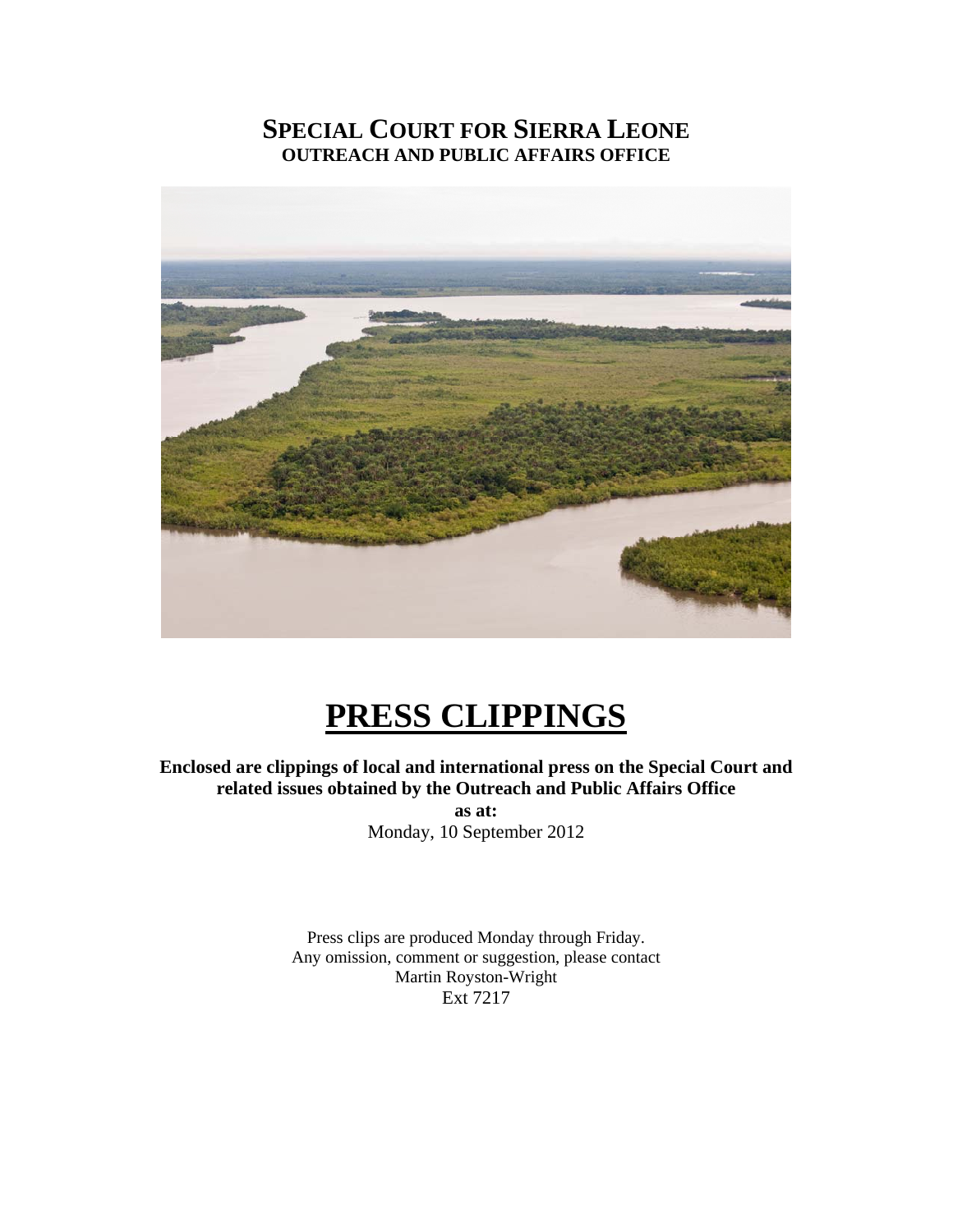| <b>International News</b>                            |              |
|------------------------------------------------------|--------------|
| Liberia, Shed No Tears for Taylor / The Perspective  | Pages 3-5    |
| The Hague Will Always Be a Tool of The West / Spiked | Pages 6-7    |
| House of Good and Evil / The Australian              | Pages $8-12$ |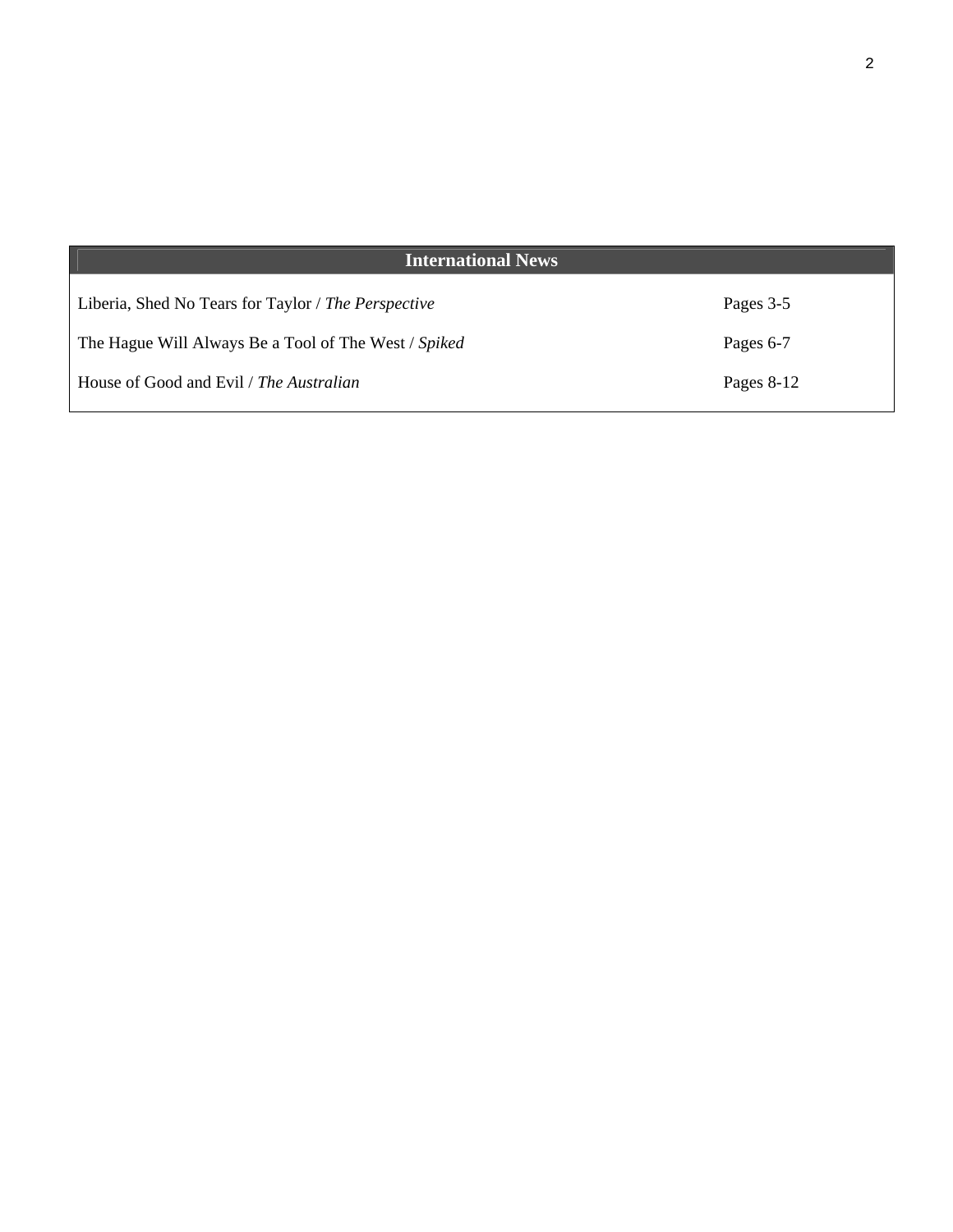The Perspective Saturday, 8 September 2012 Opinion

#### **Liberia, Shed No Tears for Taylor**

#### By Benedict Nyankun Wisseh

Not too long ago in May, in The Hague, Holland, former president Charles Taylor was convicted by the Special Court for Sierra Leone (SCSL) for war crimes committed in Sierra Leone. This marks the first time an African president, former or sitting, has been tried and convicted by the International Criminal Court (ICC) for war crimes committed in a civil war in another African country. Following his conviction, Taylor was granted an opportunity by the court to address its judges as they held in secret his punishment from the public. This, perhaps, was the last opportunity for Taylor to speak publicly about the circumstances that led to his resignation, arrest, trial and conviction.

As I watched and listened to the flamboyant Taylor, dressed in an immaculate dark-gray suit, he told the court that he was a victim of an international conspiracy led by the United States. He told the judges that "when a conspiracy was born and all systems put in motion, and here I stand today before you. I never stood a chance." Then, appearing contrite, he went on to assert his innocence that he "would never have supported rebels who committed atrocities. What I did to help bring peace to Sierra Leone was done with honour." Personally, I was not surprised by his claim of being a victim of powerful international conspirators as I anticipated it. I was only amused by this performance, which was impressive for a playacting that only the Nigerian playwright, Wole Soyinka, could h ave written.

Charles Taylor, a "victim of an international conspiracy?" Perhaps, he was. But no one should shed tears for him. He began his dance with the United States intelligence in the late 1970s as a member of the United States based Liberian students' organisation, ULAA. But the real benefits for Taylor came in 1985 when he mysteriously escaped from a federal prison in Plymouth, Massachusetts, where he was being detained in response to an extradition request for him by the Doe regime. In an interview with Collin Waugh in 1992, author of "Charles Taylor and Liberia: Ambition and Atrocity in Africa's Lone Star State," Taylor divulged how he escaped from the prison with the assistance of the American Central Intelligence Agency (CIA). He told Waugh that "I wouldn't be in Liberia t oday if it weren't for the CIA. One night I was told that the gate to my cell wouldn't be locked, that I could walk anywhere. I walked out of jail, down the steps out into America. Nobody stopped me and I came home to Liberia."

In Taylor's own words, it leaves no doubts that he was a satisfied beneficiary of the designs of a United States led international conspiracy that, using all its systems, catapulted him to the head of the leadership of an armed rebellion that ended the life of Doe's regime. Not only did this conspiracy plan and execute his escape from prison, it ensured his election as president of Liberia. He took this backing as a cart blanche for him to behave like his powerful foreign benefactors, destabilising other countries without any consequences. Therefore, delusional and arrogant, Taylor ignored that a partnership in an international conspiracy, especially one led by the United States, is always a perilous game of Russian roulette in which steps taken unilaterally by smaller players, to t he chagrin of the big players, always lead to the demise of the former.

In Liberia, thousands of miles away from The Hague, Taylor's supporters were vociferously defiant that their man should not have been forced from office and put on trial for crimes committed in the civil war of another country. They argue that he was democratically elected and, therefore, see his forced removal from office, arrest and conviction as a national humiliation. Perhaps it is. But no law abiding Liberians should shed tears for Taylor. For his supporters, one understands why they have missed him. No one is useful as a leader without followers who see the relevance of their existence and purpose in the approval,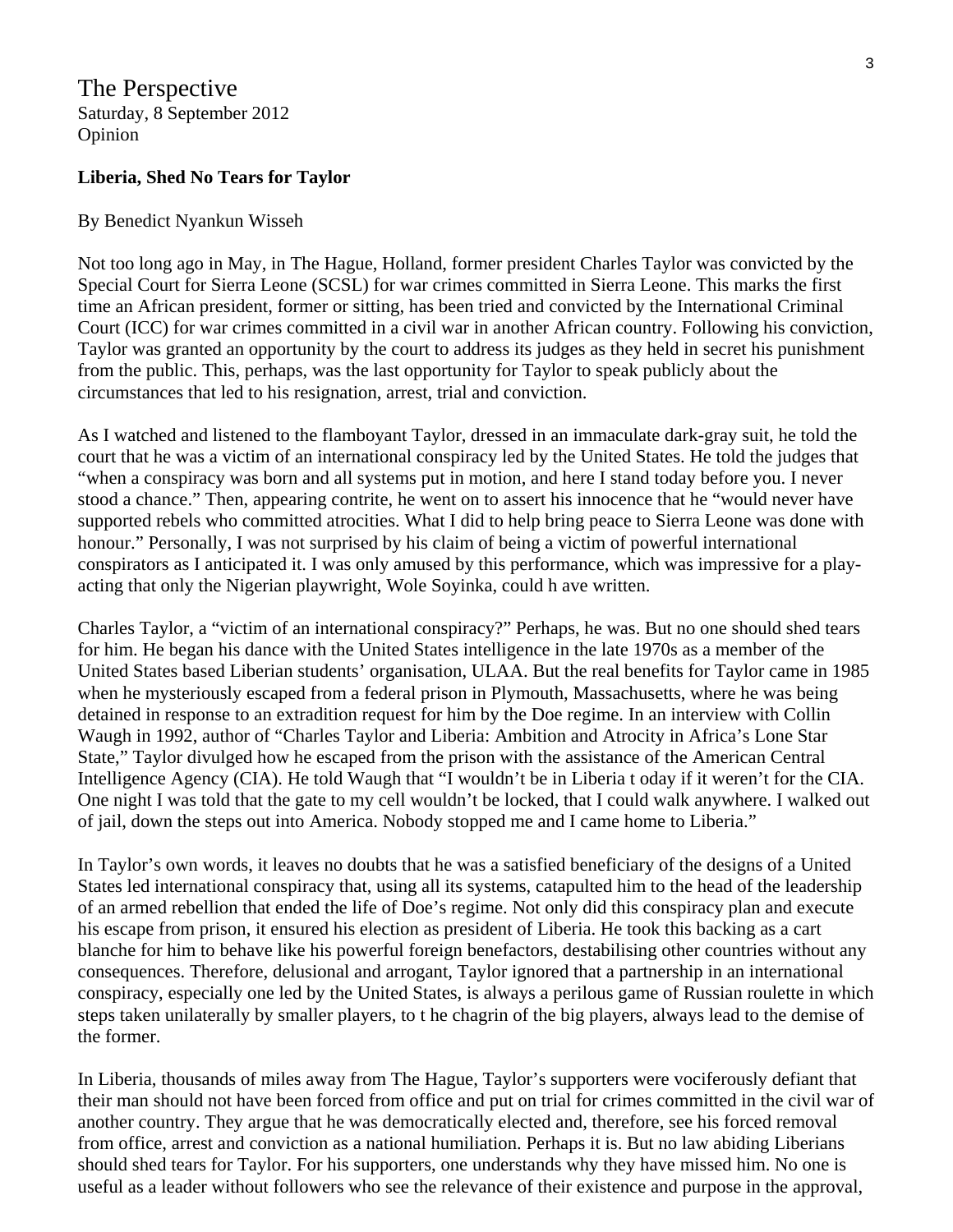inspiration, and vision of the leader. Taylor's followers were violent and excelled in lawlessness and Taylor was violent and personally embraced lawlessness as pres ident. This created the climate of impunity for his followers to terrorise peaceful Liberians as they wished. But with his departure, the climate of impunity evaporated, leaving them powerless.

Taylor launched his armed rebellion to remove a swinish tyrant from power because, as he said in an ABC Nightline interview, to "bring about fair play and justice in Liberia." In other subsequent interviews, he justified himself to Liberians by asserting that he had launched the rebellion to restore their civil rights, civil liberties, empower them and establish their sovereignty that had been suppressed by the Doe regime. Liberian voters, the majority, believed Taylor as they ignored the painful recollection of the mindless atrocities and destructions committed by his men and voted for him. But, as president, Taylor quickly relinquished his belief in the effectiveness of justice, fair play and democratic dialogue with his critics. He put the consolidation of personal power and the protection of greed and privilege above the interests of Liberia as he imposed reign of terror on the country with his immediate family members in the vanguard enforcing it with despicable brutality.

Generally, the Taylor's administration, which was elected, was ironically characterised by extrajudicial killings of ordinary Liberians. Chucky Taylor, Taylor's son and commander of the notorious anti-terrorist unit, became a master above the laws of Liberia. He and his bodyguard- thugs routinely arrested and tortured ordinary Liberians because they overtook his car in traffic. Some were summarily shot to death in public while others were taken to his military base and tortured to death. Although this behaviour was in violation of Liberian criminal law, Taylor did nothing to stop it.

There was also Joe Tate, police director and Taylor's cousin. As police director, Tate saw his job description to include the violation, if not the suppression, of civil liberties and civil rights of Liberians. Liberians who criticized government's shortcomings in speeches and conversations were summarily arrested and punished. Offices of newspapers that published such speeches were raided by the police and their reporters taken to jail and tortured. The brutality employed by Tate to harass and intimidate the press into silence was brutally efficient that some journalists reluctantly resorted to self-censorship while others fled into exile.

In 1999, one Henry Cassell, Taylor's brother-in-law and deputy commissioner of immigration, mindlessly shot and killed a taxi driver in broad daylight for overtaking his car in traffic. Mr. Cassell was tried, convicted and sentenced to life in prison. However, he was promptly pardoned and freed by Taylor.

Yet, in his address to the court, Taylor tried to depict himself as a caring man with an unequivocal commitment to fairness and justice. He told the court that "during the war in Liberia, I punished people responsible for crimes against others. Some were executed for rape, murder and other serious crimes. Let me be very, very clear about one thing: I do not condone impunity in any shape or form." Really? Then which Charles Taylor, as elected president, swore to uphold the laws of Liberia but allowed his son, cousin and brother-in-law to senselessly murder people in cold blood with impunity? If, as president, he did not allow the Liberian judicial system to determine the guilt or innocence of his followers who committed murders in peace time, he wants for us to believe him that he di d not condone impunity for people who committed murders in his name in lawless rebel land? In fact, as its modus operandi during the war, Taylor's rebel organisation only assigned senior military ranks to those who committed grotesque murders in his name. So, if he punished people for crimes against others, it is reasonable to assume that it was those he personally had no use for and who were not related to him.

Taylor's effort to dislodge Doe from power destroyed whatever development that had taken place and automatically halted whatever development that was taking place in Liberia. Everything that constituted infrastructure development in Liberia was destroyed. Buildings that housed schools, hospitals and community health centers were damaged, leaving the educational and healthcare systems unable to provide needed services to students and the sick. Destruction to roads and bridges made travelling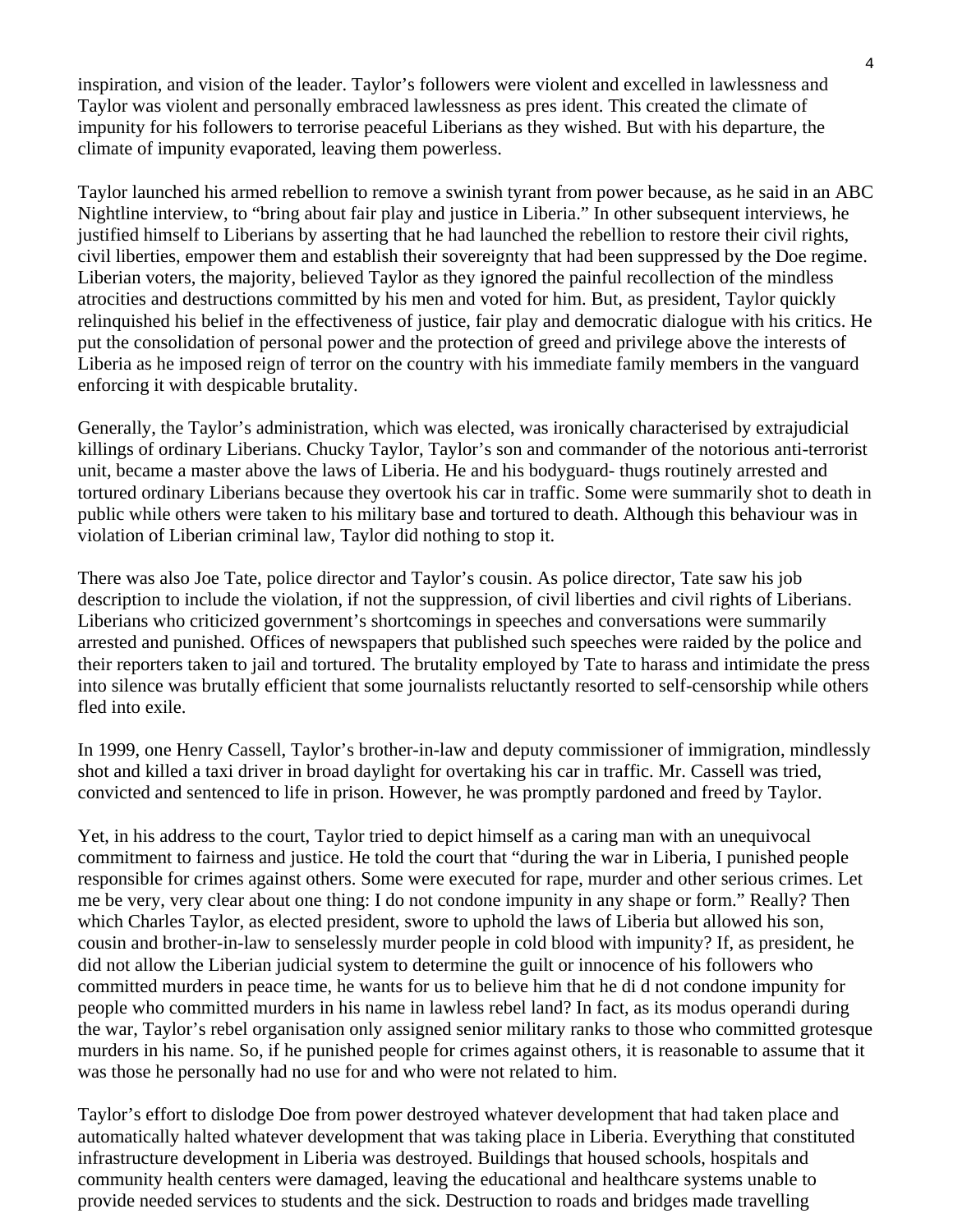inconveniently challenging, if not impossible. Also, the rebellion disrupted lives in the rural areas and dislocated people as they sought safe havens from village to village from predatory combatants who robbed and tortured them and gang-raped their daughters. All these conditions, at the end of t he civil war, presented national development challenges for anyone who became president of Liberia.

As fate would have it, Taylor was elected president. Having led the rebellion that destroyed the country's infrastructure, expectations were high that Taylor would take on and meet the challenges of reconstruction and development. But he failed miserably. In Gbarnga, the city that served as his headquarters during the civil war, Taylor did not repair a single one-mile road nor construct a two-room school building for kindergarten pupils. While ordinary Liberians struggled daily to meet the demands of life, in the absence of healthcare services, quality education, sanitation services, improved roads, pipe-borne water and electricity, he and his cronies rode around Monrovia in the latest expensive automobiles. The only concern Taylor had was that his then wife, now senator, Jewel Howard , did not recruit young women for him to satisfy his sexual appetite.

Taylor became president at a time Liberia was at a dangerous crossroad in its history because of his armed rebellion that is believed to have taken the lives of more than 200,000 people, displaced others, and destroyed the infrastructure of the country. At this crossroad, Taylor's presidency began a public transaction with history. But, in more than six years, he did nothing to serve the greater good of all. He had neither visions nor imaginative dreams to find and use avenues of complex thread of reasoning to address the problems of Liberia. Taylor was elected democratically to govern democratically. But he ruled Liberia as a tyrant with Napoleonic delusions. For such president, Liberia should not shed tears. Goodbye Charley!

*Benedict Wisseh is a graduate of Charlotte Tolbert High School and holds a Master's degree from Lincoln University Graduate School of Human Services. Wisseh is known for being a Barrolle teammate of Waka Herron for three months before joining IE. Email: nwisseh14@aol.com*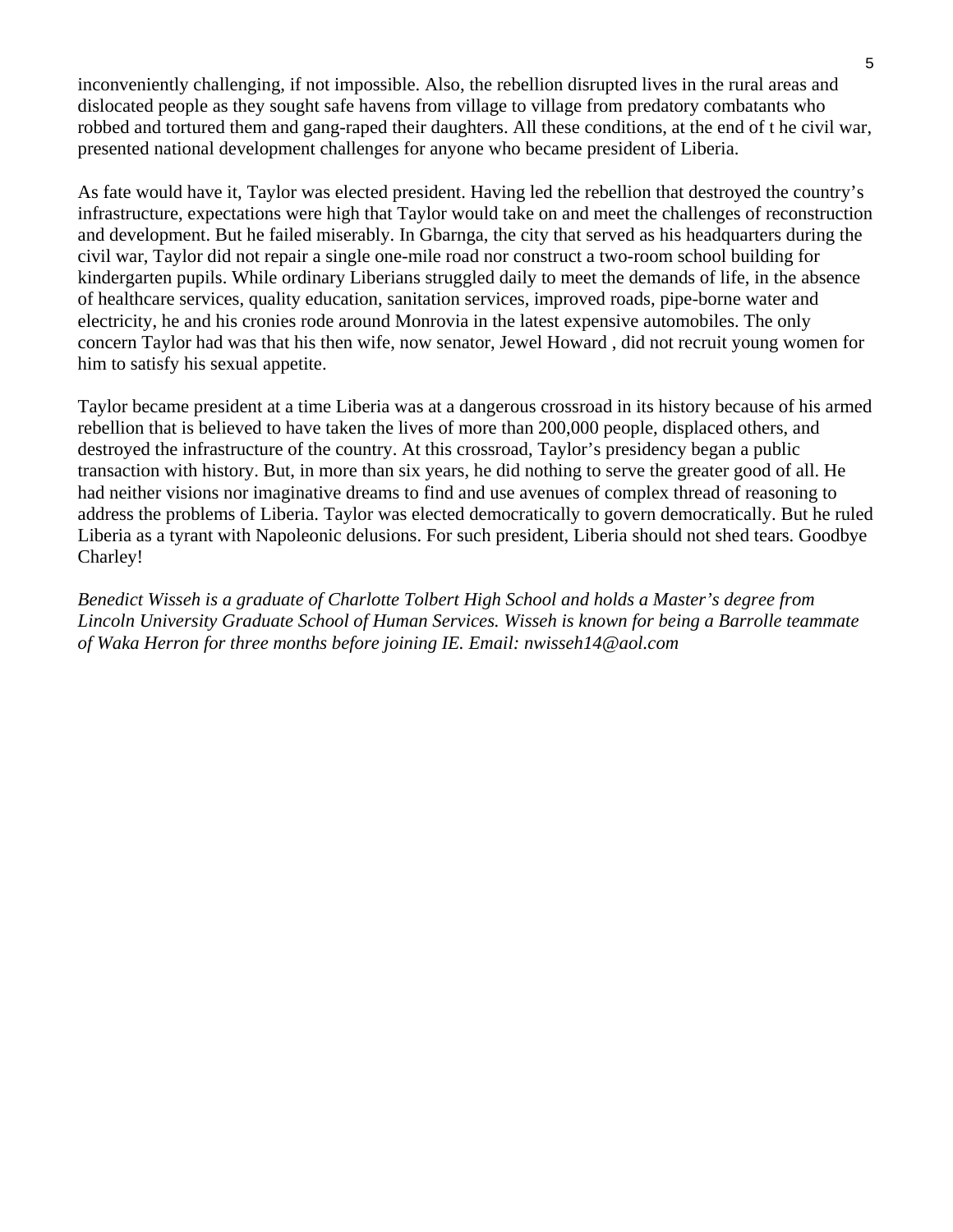Spiked Wednesday, 5 September 2012 http://www.spiked-online.com/site/article/12841/ Opinion

#### **The Hague will always be a tool of the West**

Desmond Tutu is wrong to believe that dragging Blair before the ICC will make that institution more democratic.

'In a consistent world, those responsible for this suffering and loss of life should be treading the same path as some of their African and Asian peers who have been made to answer for their actions in The Hague.'

So declared archbishop Desmond Tutu in a damning article in Sunday's Observer. He was explaining that his reason for refusing to speak at a recent seminar alongside British ex-prime minister Tony Blair was the 'staggering cost' of Blair's decision, alongside the then US president George Bush, to go to war in Iraq. 'More than 110,000 Iraqis have died in the conflict since 2003 and millions have been displaced', Tutu claimed. 'By the end of last year, nearly 4,500 American soldiers had been killed and more than 32,000 wounded.' Tutu believes it is grossly unfair that while some demand that 'Robert Mugabe should go to the International Criminal Court, Tony Blair [joins] the international speakers' circuit'.

Tutu is right to highlight the double standards of The Hague. Judging by the track record of the International Criminal Court (ICC), it's hard to avoid the conclusion that it is a racist institution. As it stands, all of the 29 individuals indicted in the ICC – including the 16 people brought before the court, and the one person who has been sentenced – have been African. Indeed, being Arab Africans, Muammar Gaddafi and his close relatives are the only people to have been indicted who aren't black.

This fact has led British QC Courtenay Griffiths, who acted as a defence lawyer for Liberia's former president Charles Taylor at a recent trial by the Special Court for Sierra Leone at a venue in The Hague, to ask: 'How is it possible that we have a situation where every indicted individual at the ICC is African and every investigation is, guess where, Africa? The ICC was set up to try those lesser breeds without the law – the Africans. This is the same civilising mission from the late nineteenth century and I find it, as a black man, totally objectionable.'

Not only is it almost entirely black people who are indicted by the ICC, but the countries where the majority of ICC-indicted individuals come from are some of the poorest in the world. It's as if the ICC sees itself as a legal equivalent of a soup kitchen, spooning out indictments to countries starved of true justice. But the solution does not lie, as Tutu believes, in taking a more consistent, colourblind approach towards who gets indicted to The Hague. Bush and Blair being 'made to answer for their actions in The Hague', as Tutu puts it, wouldn't redress the balance and make the ICC any more fair. The real problem with the ICC is the extent to which it operates apart from the populace, in an elevated legalistic bubble, where international judges assume authority over political matters.

Tellingly, the unaccountability of the ICC to the demos – any demos – is not what troubles many commentators, even those opposed to the Iraq War. The question, for many, isn't whether Bush and Blair did the right thing by invading Iraq, it's whether or not they broke any laws in doing so. As one Guardian commentator wrote this week: 'There was also a moral case for not invading Iraq… But a moral case (and who has launched an aggressive war in modern times without claiming to possess one?) does not provide a legal basis.'

Even radical writers like Slavoj Zizek choose to place their faith in the ultimate temple of justice that is The Hague, rather than wanting to see brutal dictators being tried by their own people. During the Arab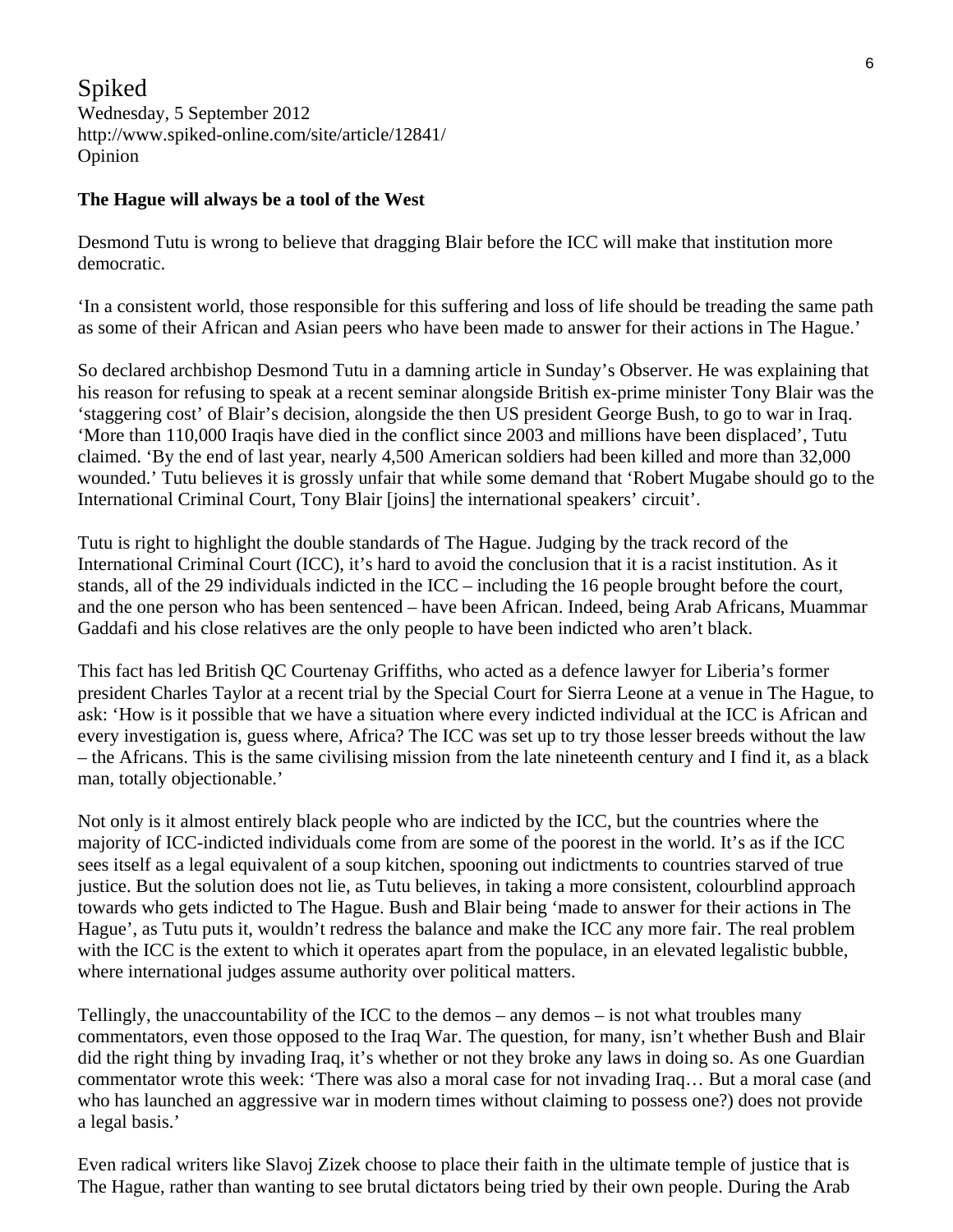Spring last year, Zizek did not call for the Egyptian people to pass judgement upon Mubarak, the despot who had ruled over them for decades. Instead, argued Zizek, Mubarak should be sent 'to The Hague'. 'If there is a leader who deserves to sit there', he concluded, 'it is him'. Such an attitude is also shared by a wide range of Western commentators towards the desire of the Libyan people to try the son of dictator Muammar Gaddafi, Saif, on their home soil. Better, many think, that he's extradited to The Hague where true justice, free of the prejudices of the people who engaged in a messy political struggle against him, can take place. Should this happen, the capacity to self-govern would be ripped out of the hands of the Libyan people, and given to their supposed superiors in the West who can show them how it should be done.

Tutu's calls for Blair and Bush to face trial at The Hague are likely to go unheeded for now. But on 1 January 2017, the ICC is expanding its remit to cover 'crimes of aggression', at which point it is likely to face a deluge of demands by campaigners to put the Iraq warmongers in the dock. Not in the name of morality, though, but to see if they can be hung using legal rope.

Despite the pleasure it may give some to imagine seeing Blair behind bars – fantasies about which have even been televised in the 2007 More4 drama The Trial of Tony Blair – such an expansion of the ICC's remit is not to be welcomed. It may redress the colour balance in terms of who is tried, but it would also add to the number of areas of political life that international lawyers can rule over and pass judgement upon. And, as a result, the ever-increasing gulf between so-called international justice and the political will of the people is widened.

*Patrick Hayes is a reporter for spiked. Visit his personal website here. Follow him on Twitter @p\_hayes. He is producing the session Europe's new far right, fear or fantasy? at the Battle of Ideas festival, on Saturday 20 October.*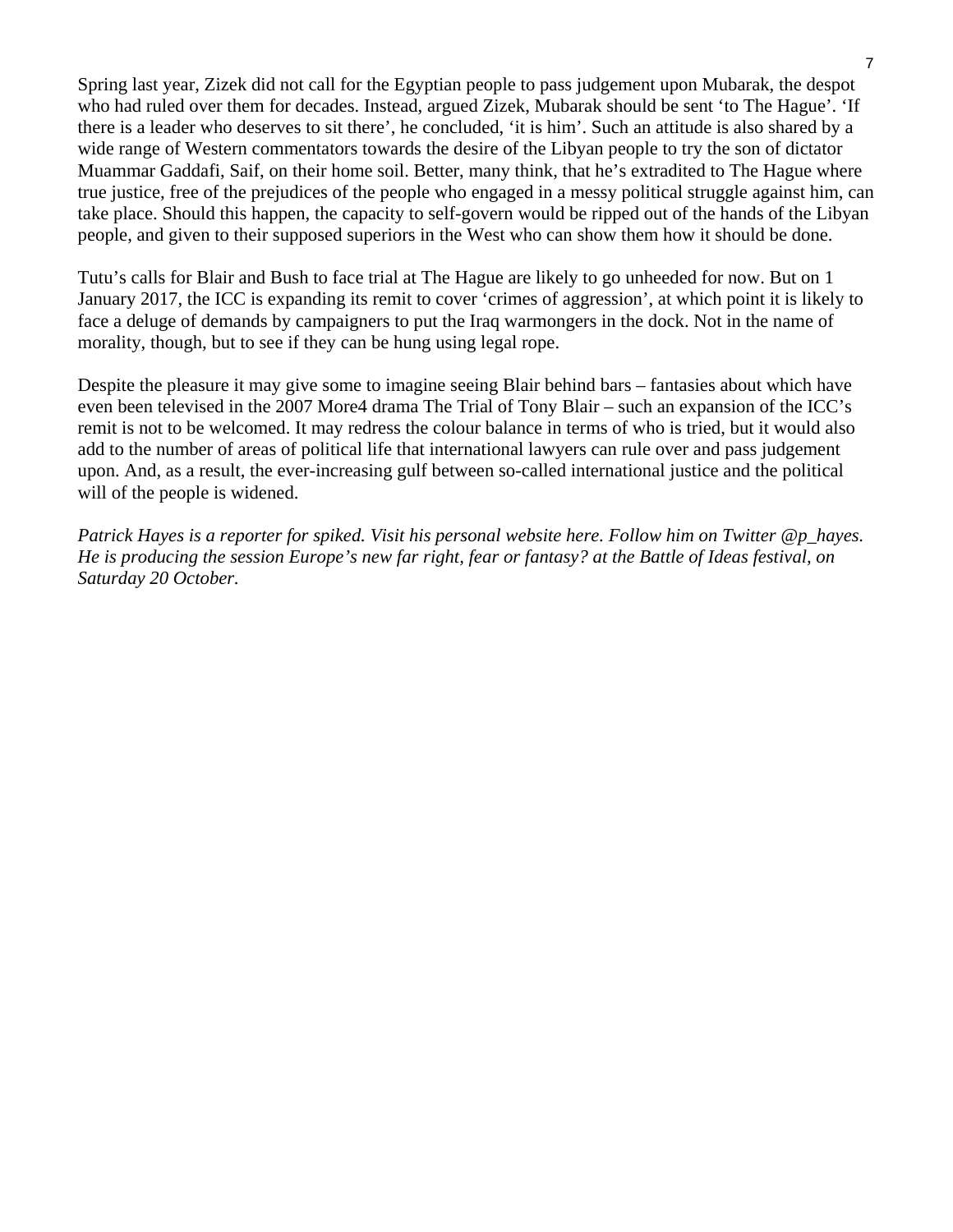## The Australian Thursday, 8 September 2012

## **House of good and evil**

By: Ed Caesar



GOD wants to say a few words. General Ratko Mladic known by many during the Balkan wars as "the Butcher of Bosnia", but who preferred his selfappointed nickname, "God" - is anxious to address the court. This is most irregular. At pre-trial hearings, such as the one now under way in Court 3 of the International Criminal Tribunal for the former Yugoslavia (ICTY), it's normally just lawyer talk: paperwork, schedules, wrinkles to be ironed out before the first witness is called. No speeches, no jeremiads.

But General Mladic insists, says his counsel. He would like to say a few words. Judge Alphonsus Orie - a Dutchman with an impressive grey moustache confers with his two fellow judges. Turning back to the court, he inclines his head. "Mr Mladic," he says.

"We'll exceptionally allow ... " Mladic stands up. He is 70 now, and frail. Not the jowly, pig-eyed warrior of the 1990s, but a pensioner on a day trip. He wears a dark-blue, singlebreasted suit, and a light-blue tie and shirt. Headphones, too, so he can follow proceedings in his own language. As he speaks, he raises one hand, as if hailing a taxi.

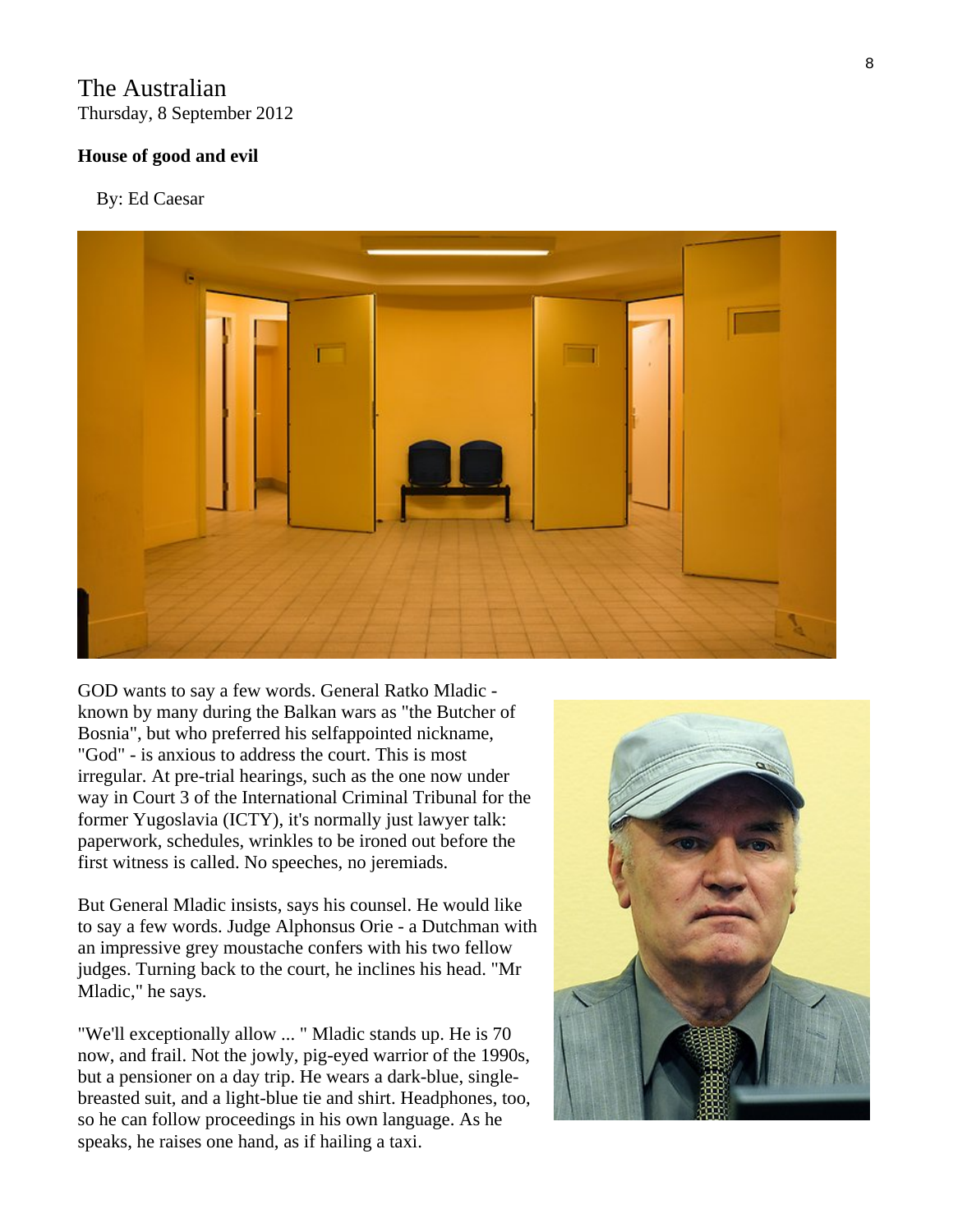The ramble begins. He complains that he cannot understand the lawyerly language used in court. He asks whether America is paying the judges' wages. But his real problem is that the ICTY is using the wrong picture of him on its website and telecast - a photograph taken when he was arrested in Serbia last year. The most influential people in Sport

He says the image makes him look ill. "When I was captured, I was weak and infirm," says Mladic. "Now, I have perked up a bit ... I want my enemies to die of envy when they see me."

As Mladic makes his vain entreaty in Serbian, my headphones transmit an English translation, spoken by a haughty-sounding woman. The effect is unintentionally comic. In any event, Judge Orie has soon heard enough. "You have used your time," he says. "Thank you, Mr Mladic, for your observations."

Here, in this quiet building in this quiet district of The Hague - a quiet city in Holland - men such as Mladic have a special name. They are not called defendants, or patriots, or rapists, or warlords, or butchers, or gods. No, while they are on trial at the ICTY, they are known as "the accused". That term at once anodyne and loaded - is a perfect fit for the tribunal. It was clear, from an early stage in the conflicts that ripped Yugoslavia apart between 1991 and 2001, that war crimes were being committed on a grand scale. For instance, in the Bosnian conflict, which began in 1992, there were concentration camps, summary executions and rapes. The term "ethnic cleansing" entered the lexicon.

It was also clear that the guilty parties were unlikely to face justice in their own countries. The United Nations - never the nimblest in a crisis - felt that something should be done to end this impunity. Its answer was the ICTY. The court, which was established in 1993 "for the sole purpose of prosecuting persons responsible for serious violations of international humanitarian law committed in the territory of the former Yugoslavia", has tried the perpetrators of the worst atrocities witnessed on European soil since the Nazi Holocaust.

The tribunal has attempted to bring 161 indicted men to justice. Sixty-four have been sentenced, and 13 acquitted. But its work has been slow. Because of the size of some cases (in which the accused are charged with dozens of crimes, each with a mountain of evidence), the dulling effect of translation, the multinational cast of lawyers and, until recently, the unwillingness of states in the former Yugoslavia to deliver wanted men to The Hague, the tribunal has rumbled on for nearly two decades. And its mission is not complete. Indeed, several cases - including those of the former Bosnian Serb leader Radovan Karadzic, and Ratko Mladic - will run to the middle of this decade.

Compared with the hurly-burly of criminal courts elsewhere, the ICTY's pace and relative isolation lends it a monastic air. Conversations are hushed, sober and polite. Even court cases involving notorious former world leaders unfold in an atmosphere akin to a poorly attended council meeting. But, as I would discover in a week of unprecedented access, the tribunal's somnolent appearance hides many surprises.

The first surprise is this: its people are messianic. One might think that, in a UN-funded body that employs 869 people, spends more than \$140 million a year, and is - gradually - winding down, the work ethic might be dilatory. Not so.

Take Theodor Meron, the tribunal's small, spry president. At 82, he is responsible for the leadership of the ICTY, and also presides as a judge in appeals hearings. A Polish Jew who spent much of his childhood in a Nazi work camp manufacturing ammunition for the Germans, Meron trained as a lawyer in Palestine. Later in his career he moved to America, became a visiting fellow of All Souls College at Oxford University, a Shakespeare scholar, and a worldwide authority on international criminal law.

Until recently, Meron found it impossible to discuss World War II. He lost most of his family in the Holocaust. But this trauma has, he told me, informed his life's work. "My experience during the war was a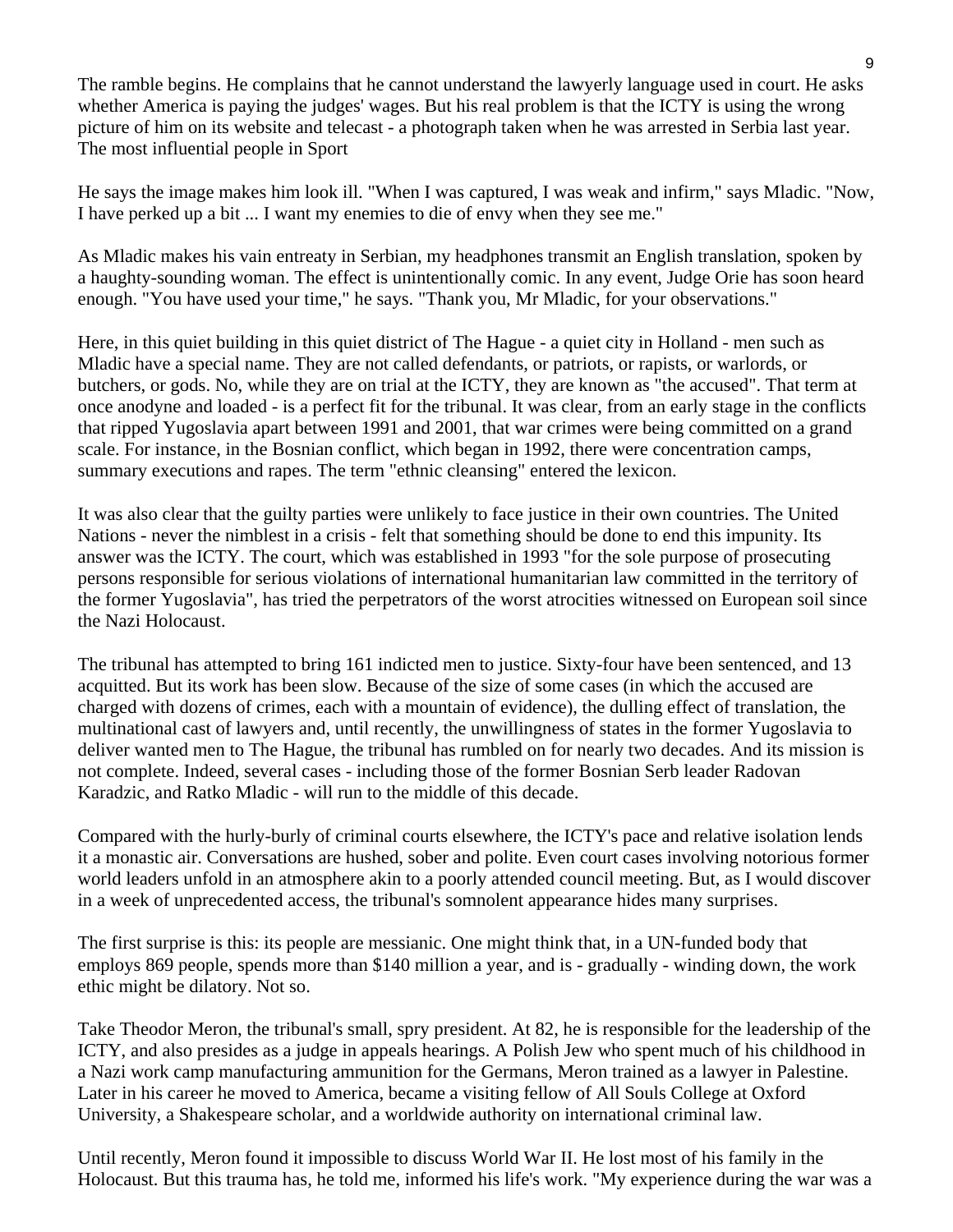total loss of autonomy," he says. "It had a tremendous impact on me at that time ... [When I was nominated] as a judge in this tribunal, I thought it was some kind of fate, some kind of poetic justice."

Some of the worst crimes committed in the former Yugoslavia bore the watermark of the Holocaust. For instance, the photos taken at Omarska and Trnopolje - where Bosnian Muslims and Croats were interned and murdered by Serb nationalists - could have been taken at Belsen. Given Meron's history, how does he retain his objectivity? "I think that I would not have remained at The Hague for so many years if I had any doubts that my approach was not totally cool, objective, detached and professional," he says. But, I suggest, he would not be human if he did not hear a faint echo of his own experience. Meron nods. "Perhaps in some little cubicle in my brain," he says. "[But] it is not something I am actively thinking of when I'm sitting on the bench, no." Many staff at the ICTY have similar "cubicles" in their brains. Nerma Jelacic, the chief spokeswoman for the tribunal, was forced from her home in Bosnia as a 15-year-old in 1992, at the beginning of the war.

Before the conflict, she had been raised "as a Yugoslav", oblivious to ethnic differences. "It was strange, one day waking up and being told that, apparently, I'm a Bosnian Muslim," she says, with a laugh. Jelacic left the war, but the war never left her. She went on to work as a journalist in London but in 2003, she suffered an "existential crisis" and returned to Bosnia to work for an NGO. She began to track down suspected war criminals, armed only with her notebook and a winning smile. Surprisingly, nobody shot her. In 2008, she took on a job in the communications department of the ICTY. Why? "I felt that the impact the tribunal should have had was being denied across the region across all sides," she says. "When I think about what [this] region would be like today, had the tribunal not existed, I get a very, very bleak picture."

Her family was ousted from its home on the orders of men who've since walked through the ICTY's doors. Is it emotional work? "Of course, every day you deal with real people, and I will never stop having compassion for the victims," she says.

"But I've never developed hatred for those who are accused. And that is because, through the years, as I have tried to understand how things like this can happen, I realised that it can happen anywhere. It doesn't take a special type of person to start doing bad things in a war. Primarily, [the accused] are human beings."

The accused are certainly treated as human beings. Most of the 35 men currently held by the tribunal spend little time in the courtroom itself. Three courts sit in two shifts a day, so six cases can be heard daily. But often there are weeks-long delays. While the accused wait out their trials, and appeals, they are kept in a special prison called the Detention Unit, 3km down the road. Only once their appeals are finished are the sentenced men shipped off to one of 14 volunteer countries to serve their time.

The DU, as it is known, lies within a larger Dutch prison, housing run-of-the-mill inmates. To get there, one has to walk across an open yard and behind a high wall to a large redbrick edifice with a walled-off yard on one side. This complex houses not only ICTY inmates, but those from the International Criminal Court (ICC) too - a separate institution that tries war crimes from other parts of the world, mostly Africa. Because they are held under different jurisdictions, the African and Balkan accused never mix.

Among themselves, however, the ICTY's accused are a sociable bunch. Given single rooms, with satellite television, desks, computers (without internet) and a loo, they exist in relative freedom on their shared corridors. They are allowed 10 days a month of visiting time, including 31/2 days for "family visits", which are unsupervised. On the wings, Bosnian Serbs mingle with Kosovars and Croatians. Men who formerly hated one another - indeed, tried to exterminate one another - now share cooking duties and celebrate each other's feast days with food they buy at the prison's Balkan shop.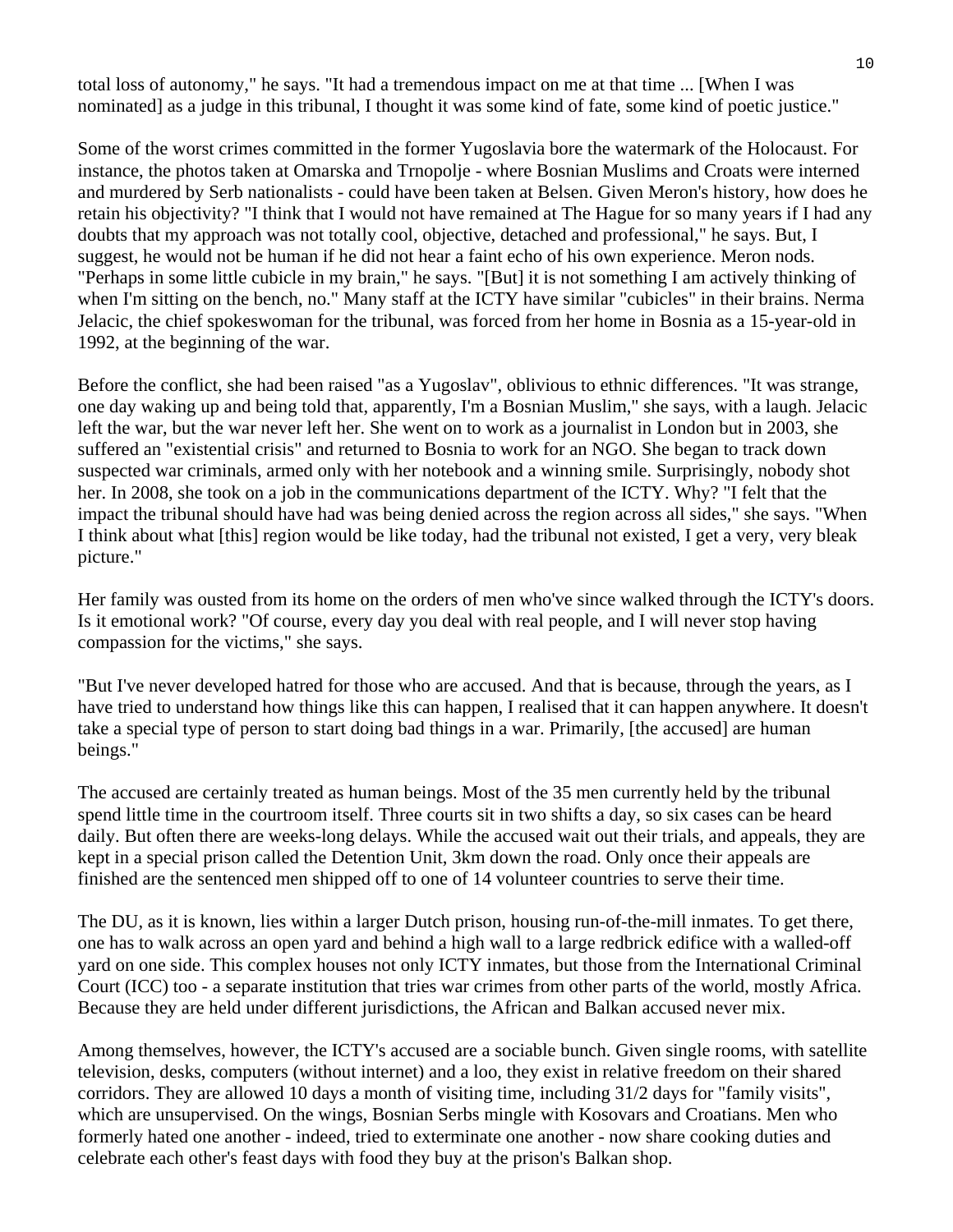They are allowed regular breaks for exercise. When the weather allows, most play tennis outside, and matches, I'm told, are fiercely contested. Indeed, when I arrived at the complex it was break time for the ICC prisoners, and Charles Taylor, the former president of Liberia, was sitting by the tennis court watching two Congolese warlords knock up. About an hour earlier he had been found guilty of aiding and abetting war crimes. If his appeal is unsuccessful, Taylor will be shipped from The Hague to serve his sentence in Britain. But, for now, he will string out his days in relative comfort.

As for the Yugoslav prisoners, Ante Gotovina, the Croatian general, is king of the tennis court. Gotovina was found guilty of committing manifold war crimes against the Krajina Serbs. The specifics of his indictment included murder, deportation, persecution and command responsibility over "inhuman acts" that included "burning" and "stabbing". It would take a brave opponent to question a line call.

On the whole, however, the prison governor - a cheery 58-year-old Brit named David Kennedy - says his men are no trouble. "Most of the guys were at the top of their organisations, so you've got presidents, generals, chiefs of police and heads of state departments, and ... well, they're mostly first-timers in prison. So, you know, they don't do the things that prisoners do in normal prisons. We don't have to deal with drug problems, for a start, and we don't have a violence problem ... It's very relaxed." The key to maintaining the calm, says Kennedy, is a rule of conversation the accused have devised themselves: no war, no religion, no politics.

The ICTY is a triumph of international co-op eration. It employs staff from 24 countries. Lawyers and judges from different legal systems, speaking different languages, working on international criminal law which, before the tribunal was established, had lain dormant for half a century - have somehow muddled along. British Judge Howard Morrison sits on the trial of Radovan Karadzic, who is accused of multiple war crimes, including genocide; he was arrested in Belgrade in 2008, disguised as a longbearded doctor of alternative medicine.

His trial, at which he represents himself, began in October 2009. Judgment is scheduled for October 2013. That, by anyone's reckoning, is a long haul. "Yes, it's a slow process," says Morrison. "The cases are huge, the mounds of evidence, the paper trails, the complexity of the case goes well beyond anything you'd normally find in a national jurisdiction, by a factor of 10. Everything has to be translated. It's expensive, and it takes a lot of time."

There is a perception that the ICTY, like many large UN-funded bodies, is something of a gravy train - the money's good, while the work is slow and bureaucratic. Is this true? "Anyone who thinks this is a gravy train ... !" exclaims Morrison. "You work in this place because you believe in it, or you go somewhere else."

The question that is often asked of the tribunal is this: justice for whom? Do the victims of heinous crimes committed in the Balkan wars feel that justice has been done because a judgment is handed down far away? Is it enough that these trials take place, that facts are established, and victims' voices heard? History's view on the ICTY will, I suspect, be kind. Its even-handed approach, its diligence, and its willingness to calmly call people to account for their role in the most terrible period in recent European history are significant achievements. What's more, its success has prompted a new enthusiasm for, and belief in, international justice.

In Tanzania, the International Criminal Tribunal for Rwanda has tried 50 cases relating to the 1994 genocide. In The Hague, the International Criminal Court has begun to process its logjam of cases. And the Special Tribunal for Lebanon is putting its wheels in motion. Justice is never perfect. But shortly before I leave the Detention Unit, I get a glimpse of what, in the case of the former Yugoslavia, a just result might look like. From a high window, I watch the yard of the prison, in which three Serbs - Vlastimir Djordjevic, Sredoje Lukic and Vladimir Lazarevic - are taking a walk around the tennis court. Between them, these men are facing 62 years in prison for crimes including multiple murders and forced